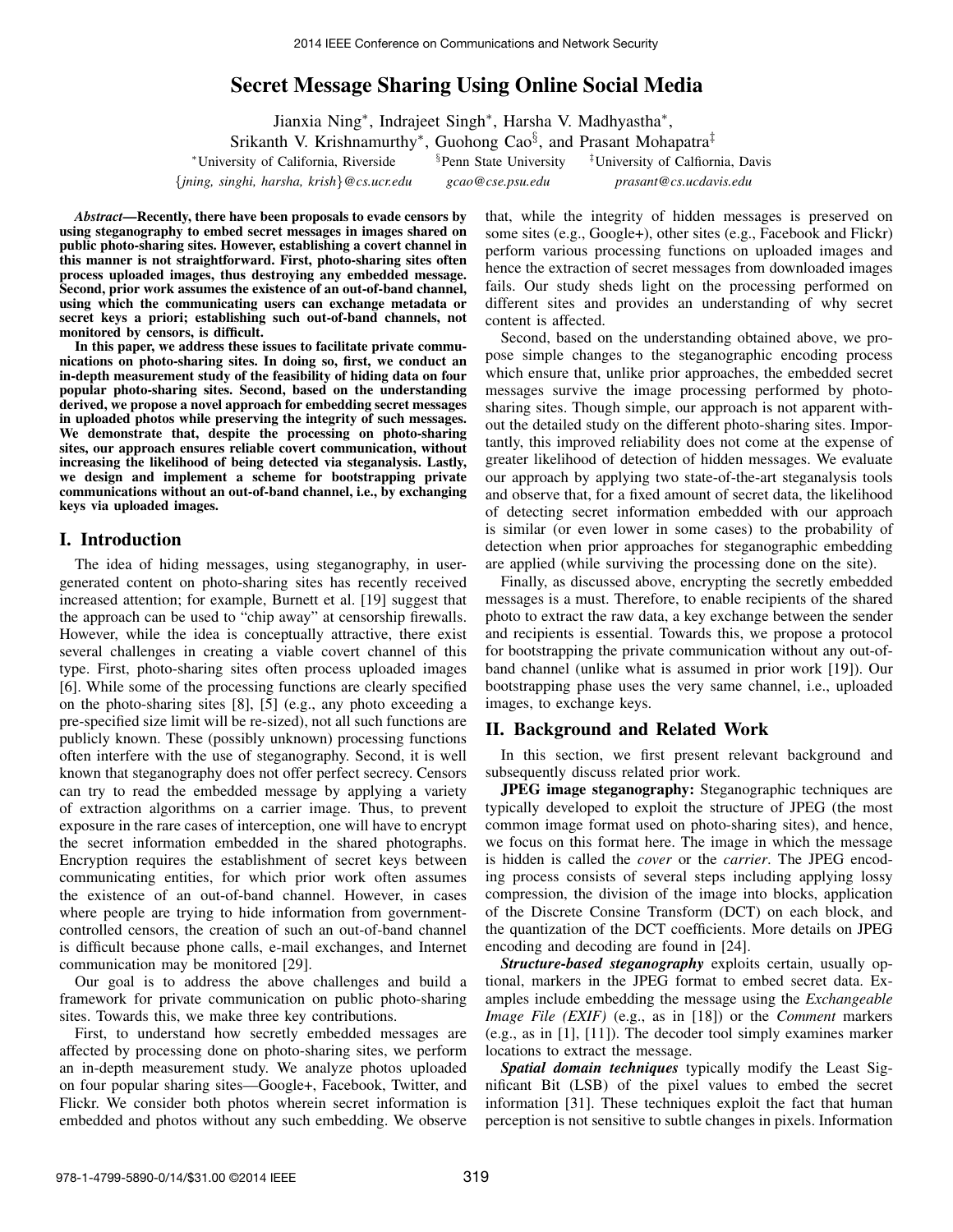| <b>Tool</b>               | Details on approach                          | <b>Facebook</b> | Twitter Flickr | Google+ |
|---------------------------|----------------------------------------------|-----------------|----------------|---------|
| GhostHost [43]            | Embedding after the EOI marker               |                 |                |         |
| Steghide [15]             | Changing Pixel values                        |                 |                |         |
| OutGuess $\overline{131}$ | Changing DCT coefficients (pseudo-random)    |                 |                |         |
| F5 [4]                    | Changing DCT coefficients (non-zero)         |                 |                |         |
| <b>YASS</b> [41]          | Changing DCT coefficients (error correcting) |                 |                |         |

# TABLE I √

EVALUATION OF STEGO TOOLS (× = FAILURE; = SUCCESS; <sup>√</sup><sup>∗</sup> = CONDITIONAL <sup>S</sup>UCCESS)

hiding in pixel values is however not reliable, especially when used with lossy image compression schemes such as JPEG. Steghide [15] is a stego implementation in this category.

| Redundancy                                   |  |        |       |        |  |  |  |
|----------------------------------------------|--|--------|-------|--------|--|--|--|
| Facebook                                     |  | 0.1498 | 0.041 | 0.0000 |  |  |  |
| Flickr<br>0.1592<br>0.0456<br>349.<br>0.0000 |  |        |       |        |  |  |  |
| <b>TABLE II</b>                              |  |        |       |        |  |  |  |

AVERAGE BER WITH YASS WITH DIFFERENT REDUNDANCY LEVELS

*Frequency domain based methods* replace the LSBs in the quantized discrete cosine transform (DCT) coefficients [22]. To avoid visual distortion, embedding of secret messages is avoided for DCT coefficients whose value is zero; these coefficients typically correspond to high frequency components. JSteg [12], OutGuess [13] (which uses a pseudo-random number generator to select DCT coefficients), and F5 [4] (which decreases the absolute value of non-zero DCT coefficients by one) are examples in this category.

*Distortion-resistant schemes* are more robust to image processing. To lower the bit error rate (BER), these schemes perform transformations in other domains (like with the Discrete Wavelet Transform) or use redundancy and/or masking techniques. For example, YASS [41] uses a redundancy parameter to control the number of times an information bit is repeated inside an image.

Use of steganography on images shared online: Photos upoloaded onto online sites provide a means of sharing secret messages. However, it is known that photo-sharing sites process such uploaded images [28], [17], [8], [16]; while these sites explicitly indicate that they process images, the specifics are not made known (no documentation is readily available). There have been studies on whether messages are hidden in images posted on the Internet [39]. However, Provos et al. [39] analyzed two million images downloaded from eBay for hidden messages but not a single such message was found. Because of the specific detection approach applied, and their source for the images, the insights gained from their attempt are limited.

The use of social media and steganography to build a covert channel is recognized as promising in [23]. Zeljko et al. [42] implement SecretTwit, a Twitter client that hides secrets in tweets and images. An anti-censorship system proposed in [19] is based on two parties exchanging messages in images on Flickr. While the idea of a botnet performing private communication using images on Facebook is suggested in [35], the authors do not examine issues relating to image processing or detection likelihood of hidden messages as we do here.

Despite this attention, the feasibility of private communication on OSNs or photo-sharing sites has not been fully explored in prior work. From their first hand experience, some Internet users have already realized that certain steganography techniques do not work with images uploaded on Facebook [30]. However, the reasons for this are not well understood. Three characteristics of images published on some OSNs, namely image format, metadata and pixel resolutions of digital images have been analyzed by Castiglione et al. [20]. However, the use of steganography has not been examined. Realizing that user images are usually processed on OSNs, Castiglione *et al.* [21] propose the use of the name and tags of the images as an alternative means of hiding information and thereby establishing a secret communication channel.

In summary, thus far there is no thorough investigation on how the processing of images on public photo-sharing sites impacts different information hiding techniques. To the best of our knowledge, our work is the first to fill this gap. We also believe that we are the first to propose an approach to ensure that secret messages can indeed be reliably communicated via the photos uploaded onto these sites.

# III. Secret Embedding Feasibility

In this section, we present our in-depth measurement study on understanding the feasibility of embedding secrets in images uploaded on online photo sharing sites.

#### A. Hiding information on different photo-sharing sites

We use multiple representative steganography tools from each category described in Section II to hide messages in images. We upload these images on to various sites and then attempt to retrieve the hidden messages from the downloaded images. We use 100 images from a database made available by CMU [25]. We believe that this diverse set of images is representative of the kinds of photos that people share online. The sizes of these images range from a few KB to thousands of KB. The minimum pixel resolution from among all the images is 192 x 261 and the maximum is 4288 x 2848.

Steganography tools: The steganography tools used are listed in Table I. These tools are chosen as they are widely used and are publicly accessible. GhostHost simply appends the hidden message after the End-of-Image marker. Steghide, F5, and OutGuess are the most widely used tools for benchmarking in academia. Yet Another Steganographic Scheme (YASS) embeds data at randomized locations within an image and repeats an information bit multiple times inside the image. The redundancy (the number of times that a bit is repeated) is a tunable parameter. Table I shows, for each site, whether we were able to retrieve the hidden messages embedded with each tool.

Definition of terms: For ease of discussion, we define the following terms. (a) *Success* implies that the extracted message is equivalent to the hidden message. (b) *Failure* means that the retrieval effort does not yield a meaningful output. For example, a failure causes the output of Steghide to be: "extracting data...could not extract any data". A failure is experienced even if only a part of the message is corrupted; a checksum may fail or metadata could yield mismatches. In all of such cases, one cannot retrieve the original hidden message. (c) *Conditional success* only applies to YASS which uses redundancy to control the decoding BER. The decoding BER (the ratio of message bits in error to the total number of message bits in an image) of YASS depends on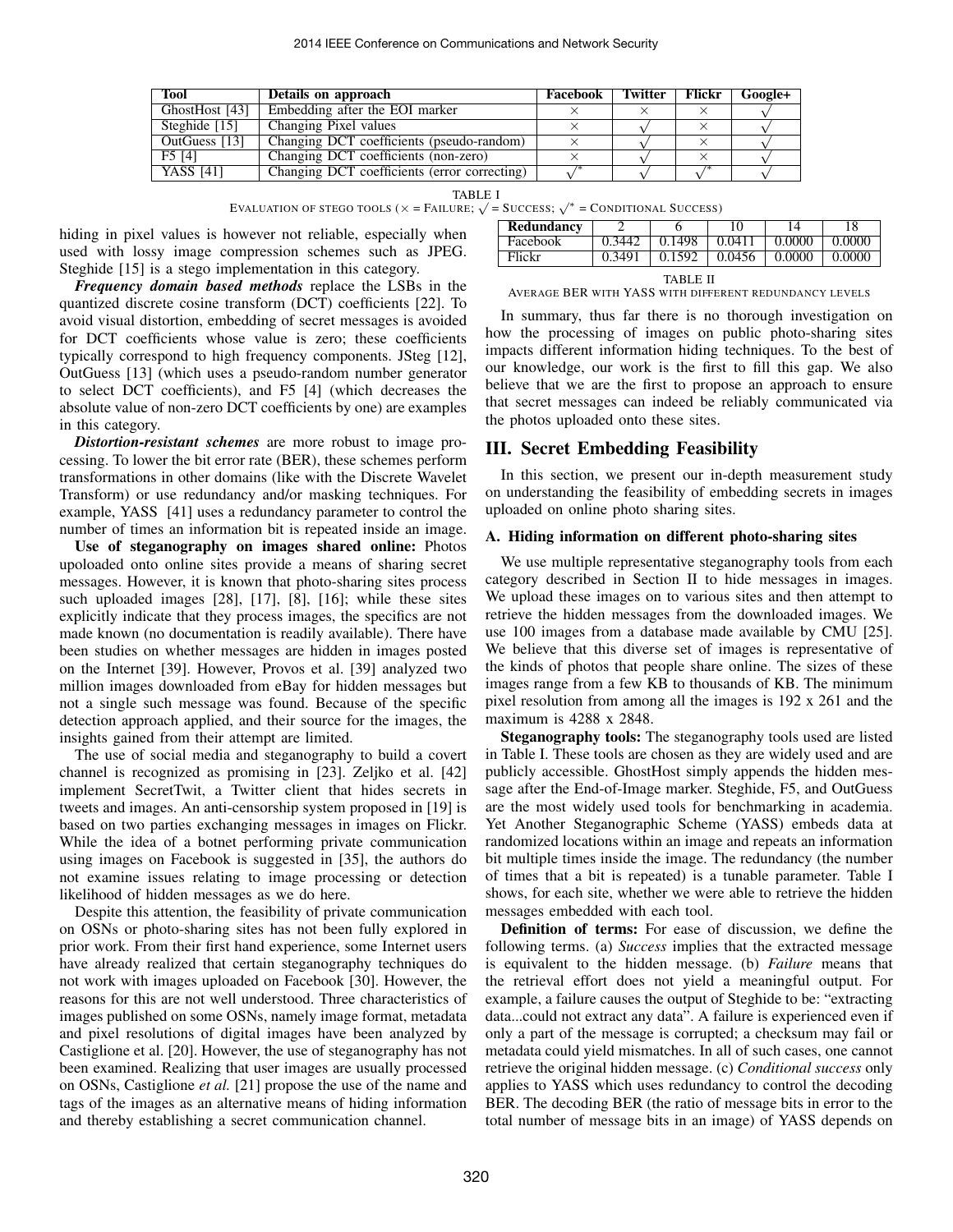

Fig. 1. Distribution of the differences in the pixel values in two color dimensions between original images and after they are uploaded on Facebook.

the redundancy parameter in use. We experiment with different redundancy parameters and the results are presented in Table II. We observe that when the redundancy parameter is larger than 10, the BERs significantly decrease and approach 0. Similar results are reported in [35]. We observe that the BERs experienced for a given redundancy are similar on Facebook and Flickr.

Summary of the results: At first glance, we see that most of the tools (except YASS) fail on Facebook and Flickr but succeed on Google+ and Twitter. Google+ is the most generous platform and accommodates all the steganography tools. Twitter is the next best; GhostHost fails on Twitter but the other tools are able to successfully exchange hidden content. Facebook and Flickr show the least compatibility with steganography in that all the tools except YASS (with high redundancy) fail in successfully exchanging secret content.

To understand the above results, we next examine the processing changes at the bitstream level done at each site on the uploaded images.

### B. Impact of processing on hidden messages

Google+: *Image integrity is preserved.* Experimenting with our sample data set, we observe that Google+ preserves the original images, when their sizes are within 2048 pixels by 2048 pixels (Table I). Since the integrity of an image is preserved as long as the image adheres to the permitted resolution, any steganographic tool will work on Google+.

Twitter: *Metadata fields are cleaned up.* Some of the fields for storing metadata within the JPEG image, (e.g., the COM and the APP fields [24]), are rewritten by Twitter with its own data. In addition, anything that appears after the EOI (End-of-Image) marker is stripped off. The consequence is that tools that exploit metadata markers for embedding messages (e.g., GhostHost) will not work. Except for this 'clean up' of the metadata fields, Twitter preserves the image integrity as long as the image size is no larger than 1024 pixels by 768 pixels. Exceeding this limit will cause a loss of integrity. Hence, as seen in Table I, Twitter accommodates most steganographic tools as long as the image size is within the limit.

Facebook: Similar to Twitter, Facebook removes the content in some of the metadata fields. In addition, we find that Facebook applies the following processing functions.

*Changes in pixel values.* We find that, for a fraction of pixels, the RGB ( $\in$  [0, 255]) values are changed on Facebook after image upload. Across the examined set of images, Fig. 1 shows the distribution (probability density function) of the deviation of the pixel values from the original values for two color (RGB) dimensions. The distribution for the third dimension is similar



Fig. 2. CDF of quality factor and the change before and after upload

and is not shown. We see that, while most pixels  $(> 60\%)$ remain unchanged, some are modified. The maximum deviation of the pixel value from the original value can be up to 30. The distribution of the deviation in general, seems to follow a Gaussian distribution.

Pixel value changes can be due to JPEG's lossy compression (adopted by Facebook) and/or other manipulations (discussed later). In either case, the steganography tools that rely on embedding the messages into the pixel values (e.g., StegHide) do not work. Images larger than 2048 pixels in either the length or width dimensions get resized on Facebook. Resizing causes the pixels to shift from their original locations or even to be lost, thus destroying the integrity of embedded messages.

*Changes in compression ratio.* From the quantization tables for luminance and chrominance associated with the original images and the downloaded ones, we note that Facebook adjusts the compression ratios for many images.

For color JPEG images, distinct luminance and chrominance quantization tables are part of the JPEG structure and are stored in the JPEG file. With the utility JPEGsnoop [27], we can access these quantization tables. By comparing the quantization tables of an image before and after upload, with the tables from the International JPEG Group standard (libjpeg [10]), we get the approximate quality factors before and after upload. Note that, though the quality factor of a JPEG image is usually represented by an integer in [0, 100], the calculated values are not necessarily so due to the fact that custom tables may be used for each particular image. We round each calculated number to the nearest integer. The results are shown in Fig. III-A.

We observe that while the quality factors for both the luminance and chrominance of the original images vary from 70 to 95, Facebook adjusts them to 75 in about 70% of all cases. This matches the observation in [35] that the quality factor of Facebook compression is approximately 75. Fig. III-A shows the cumulative distribution function (CDF) of the quality factor change for all images. We observe that, for about half of the images, Facebook uses a higher compression ratio (resulting in lower quality factors) than the original.

When a lower quality factor is used, it is likely that the pixel values will change due to compression. Interestingly, we observe that even for those images whose quality factors are unchanged, the pixel values are modified. We conjecture that it may be the case that Facebook applies other image processing besides just compression. There is no official statement about what the exact processing is, but some online discussions suggest that a low pass filter is used (e.g., see bit.ly/UBlbI5).

*Changes in DCT coefficients.* We access the DCT coefficients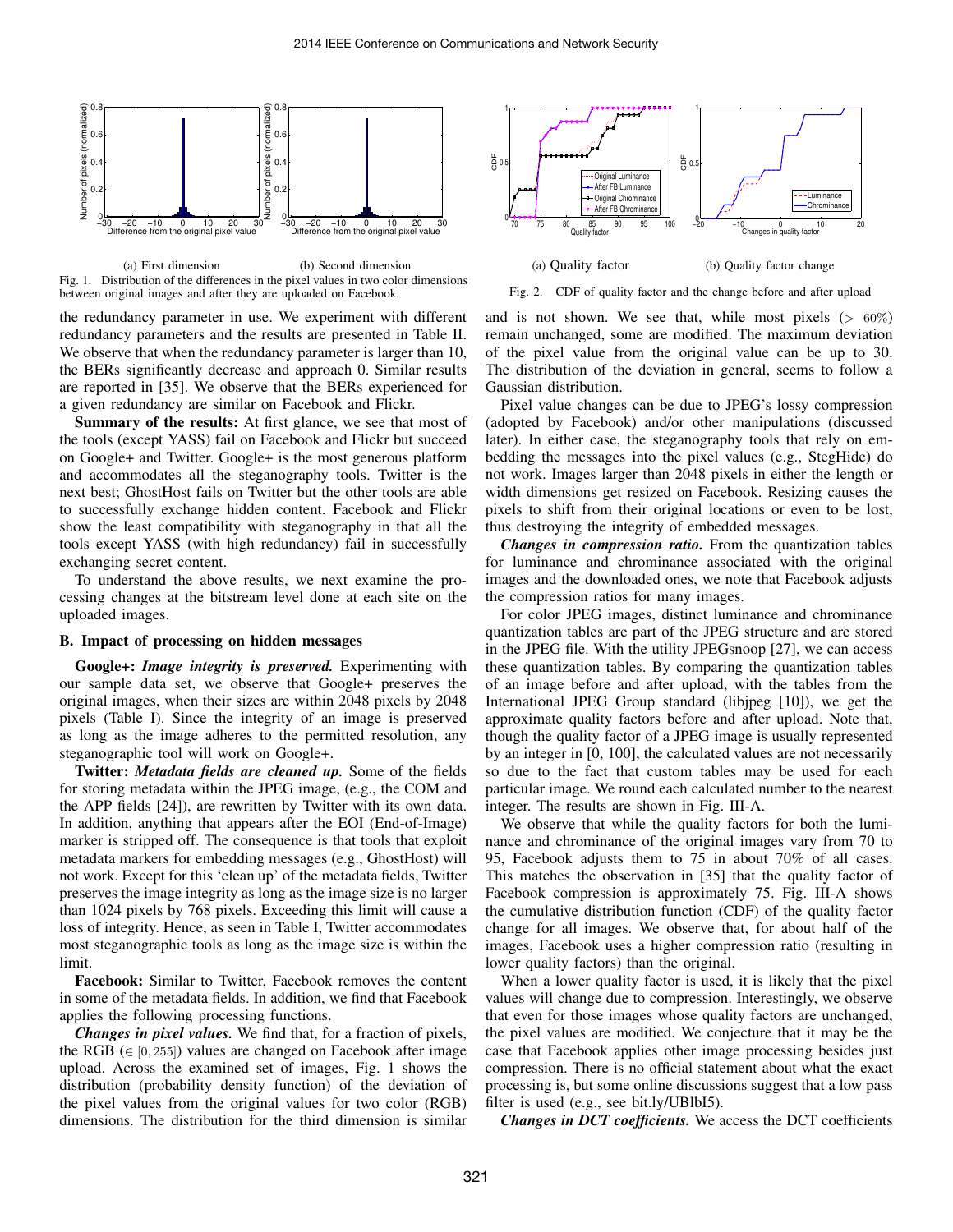

| Method                | <b>BER</b> | FEC      | <b>Detection likelihood</b> | <b>Detection likelihood</b> |
|-----------------------|------------|----------|-----------------------------|-----------------------------|
|                       |            | overhead | (ensemble classifier)       | (StegAlyzerAS)              |
| <b>LSB</b>            | 0.15239    | 0.0      | 0.44                        | 0.69                        |
| $LSB + 2-LSB$         | 0.08144    | 0.0      | 0.47                        | 0.68                        |
| $2$ -LSB              | 0.00968    | 0.0      | 0.50                        | 0.63                        |
| LSB+FEC [15,13]       | 0.09375    | 0.1333   | 0.45                        | 0.69                        |
| LSB+FEC [15,11]       | 0.01125    | 0.2667   | 0.48                        | 0.69                        |
| $LSB + FEC$ [7,3]     | 0.0        | 0.5714   | 0.53                        | 0.72                        |
| LSB+2-LSB+FEC [15,13] | 0.02993    | 0.1333   | 0.50                        | 0.68                        |
| LSB+2-LSB+FEC [15,11] | 0.0        | 0.2667   | 0.51                        | 0.69                        |
| 2-LSB+FEC [15,13]     | 0.0        | 0.1333   | 0.51                        | 0.63                        |
|                       |            |          |                             |                             |

TABLE III

COMPARISON BETWEEN LSB, 2-LSB AND MIXED LSB+2LSB STEGO METHODS

(a) Facebook DCT changes (b) Flickr DCT changes Fig. 3. Variations in DCT coefficients with Facebook and Flickr

using a JPEG dump utility [9] based on the libjpeg library. Fig. III-B shows the number of DCT coefficients having a specific normalized change as compared to the original value. We notice that, while the majority of coefficients remain the same (with no difference from the original value), about 20% are decreased or increased by one. It seems that the change is small (only one) and appears to occur in the least significant bits (LSBs); as one might recall, the least significant bits of the DCTs are exactly where the bits corresponding to the hidden message reside when many of the stego embedding tools are employed. A careful examination reveals that DCT coefficient changes are evenly (uniform) distributed all over the image (result not plotted due to space constraints).

A careful inspection suggests that there are two potential reasons for the above changes in the DCT coefficients. First, Facebook uses a different set of quantization tables from that in the standard JPEG libraries. Second, it also changes the pixel values themselves, thereby compounding the effect. We were unsuccessful in preserving the DCT coefficients even when uploading images with the same quality factors seen in the images downloaded from Facebook. It is also possible that Facebook applies a watermark to the uploaded images; however, we were unable to verify this.

The above findings indicate that embedding messages in the DCT coefficients (e.g., with F5 and Outguess) runs the risk of extraction failures when the images are uploaded on to Facebook and subsequently downloaded. Tools with error correcting capabilities (e.g., YASS) can lower the decoding BER and even eliminate errors in some cases. However, the BER depends on the message itself and where it is encoded within the image. Thus, it may not be possible to extract the message in all cases.

Finally, we wish to point out that the default DCT encoding in JPEG images is done with baseline encoding; however, Facebook uses progressive encoding (which enables the user to see a blurred version of the image while it is being downloaded). However, we verified that this does not affect the values of DCT coefficients. The encoding scheme only determines if a specified band (i.e., a lower or higher part of the frequency spectrum) is encoded first, and if the most significant (and the number of) bits of the coefficients are encoded first. This results in changes in the way that the coefficients are represented in the JPEG format, but not in their values. We verified this by changing the encoding scheme on the original JPEG images.

Flickr: Flickr cleans up the metadata fields as other sites do. Unlike Facebook, it uses a constant quality ratio of 96 for both the luminance and the chrominance while re-compressing images. We have done extensive experiments that show that the changes in the pixel and DCT coefficients in Flickr is almost identical to that with Facebook for the set of images considered. Specifically, the majority of the DCT coefficients remain unchanged and less than 15 % are either increased or decreased by one (Fig III-B). *The fact that the processing on Facebook and Flickr are almost identical suggests that the modifications to DCT coefficients are not site specific.* We speculate that they are mostly likely due to watermarks inserted by the sites and only affect the LSB of the DCT coefficients. Typically, watermarks are inserted by modifying the LSBs to ensure that the image quality does not degrade significantly. Thus, one might expect that these processing functions on Facebook and Flickr are unlikely to change (if at all) over time.

Summary: (a) Some sites (Google+, Twitter) preserve the integrity of images to a large extent. Common steganography tools can be used directly on images uploaded on these sites. (b) Other sites (Facebook, Flickr) process uploaded images, thus making it difficult to use these tools directly. Specifically, metadata fields, pixels or DCT coefficients are exposed to the manipulation by these sites. Our key observation is that the modifications to the DCT coefficients are most likely due to watermarks and affect only the LSBs of these coefficients.

### IV. Reliable Embedding on Facebook and Flickr

While secret content can be reliably exchanged via images on Google+ and Twitter, Facebook is today the most popular OSN. Similarly, today, Flickr is considered as the top photo-sharing site [38]. Thus, we ask the question: in spite of the processing that is performed on Facebook and Flickr, can we enable users to secretly communicate on these sites while simultaneously ensuring that the detection probabilities with steganalysis tools remain similar to that with common steganographic embedding approaches?

Our answer to this question is based on our observation that the failures with common steganography tools are because the messages are embedded in the LSBs of either the DCT coefficients or the pixel values (which are more prone to processing changes). Thus, to preserve secret content embedded in the LSBs one must use robust forward error correction (FEC) codes as with YASS. However, since these bits are often subject to processing changes, the overhead incurred will be high, thereby reducing the secret carrying capacity (shown later). Furthermore, as we also show later, the use of high degrees of redundancy is one factor that increases the chances of detecting the presence of a secret message via steganalysis.

Therefore, we ask the question: "Are there locations within an image that remain relatively unaffected after processing on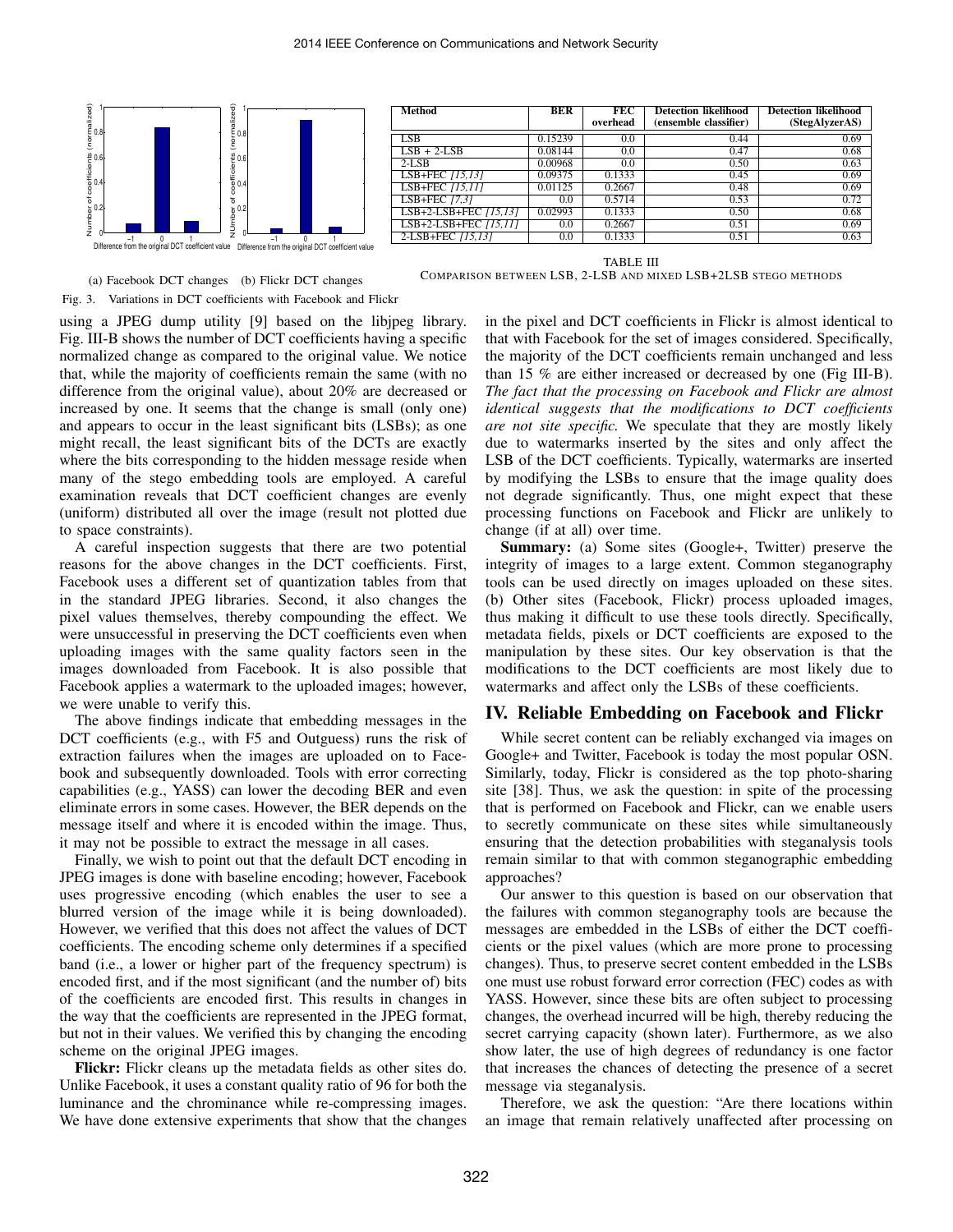Facebook or Flickr?" If there are, we could then embed secrets in such locations, possibly with much weaker FEC.

Recall that the maximum change in the pixel values is about 30 for almost all images (Fig. 1), and the maximum change observed in the DCT coefficients is 1 (Fig. 3). Intuitively this suggests that embedding the message in the higher significant bits of a DCT coefficient, as opposed to embedding it using the LSB, could protect it during the processing operations on the photo-sharing site. However, this approach poses a potential pitfall. To evade the detection using steganalysis of a message hidden within an image, there is an inherent tradeoff between preserving integrity by changing higher-order values and keeping the detection likelihood low.

Consider an example with a given color image, wherein a pixel is represented by 3 bytes, one each for the RGB dimensions. If two bytes only differ in the LSB, the represented colors are virtually indistinguishable to the human eye. A variation at the start of each byte causes more drastic color differences. In addition, to detect hidden messages, a steganalysis tool could examine the colors of adjacent "pixel pairs" and determine how close they are to each other. It could examine the rare occurrences of abrupt color changes within the image and flag the image if such occurrences are observed. In general, changing the higher order bits of pixels causes more drastic color changes resulting in easier detection.

In fact, several sophisticated steganalysis tools have been developed to detect steganographic embedding. As an example, one modern image steganography detection tool [34] adopts a machine learning approach trained to distinguish between the original and "stego-ed" images. The algorithm is sensitive to steganographic embedding changes, but is insensitive to the original image content. It also captures many dependencies among individual DCT coefficients; there is an increased likelihood that at least some of these dependencies will be disturbed by embedding. Because of this, common steganographic embedding tools typically hide data using the LSBs. Needless to say, there is a race between the development of new steganographic embedding solutions, and steganalysis tools to combat such approaches.

Our approach: Given this, we propose the embedding of secret information in the  $2^{nd}$  least significant bit (2-LSB) in the DCT coefficients; this provides (as shown later) the best tradeoff between detection evasion and preserving the hidden messages on Facebook and Flickr<sup>1</sup>. In order to decrease the likelihood of detection via steganalysis, one can envision using a combination of LSB and 2-LSB embedding. For example, whether the changed bit of a DCT coefficient is its LSB or 2- LSB can depend on whether the chosen coefficient index in the image is an odd number or even. This mixed approach is referred hereafter as the LSB+2-LSB method.

We modify the open source stego tool F5 [4], which embeds the secret message bits in the LSBs of pseudo-randomly chosen *non-zero* DCT coefficients. We embed the message bits in the 2-LSB of these coefficients instead. In typical images, with both a length and width of about 1000 pixels, there are about 10,000 non-zero coefficients. The number of these usable coefficients is called the "image capacity". As an example, when the image capacity is 10,000 bits, by using 10% of the capacity to embed secret information, we can embed 125 bytes or characters. This translates to approximately 25 words (based on published statistics that show that there are about 4.5 characters per word on average [37]).

We choose an arbitrary image and compare it with its stegoed version obtained with the LSB and 2-LSB methods, when a reasonable amount of data is embedded (10% of the image capacity). We use the peak signal to noise ratio or PSNR metric (typically used to quantify the difference between an image and its processed (noisy) version) to compare the stego-ed and original images. A high PSNR indicates that the quality of the original image is preserved well in the stego-ed image. The PSNR of the image with LSB and 2-LSB embedding, with respect to the original image, are 57.21dB and 56.82dB, respectively. The differences in the PSNRs with LSB and 2-LSB embedding for all other images in our candidate set were also very low (almost insignificant). This demonstrates that there is not a significant hit in the image quality with 2-LSB embedding as compared to LSB embedding.

Using the above three methods (the message length is 10% of the image capacity), we upload three sets of stego-ed images to Facebook and then download the images. We calculate the bit error rates (BER) from the retrieved messages.

BER behaviors: From Table III (see Column 1, Row 3), we see that embedding information in the 2-LSB of the DCT coefficients encounters *much fewer* bit errors ( $\approx 1\%$ ) as compared to using the LSB ( $\approx$  15%). This is because, when the DCT coefficients are changed by 1 (recall Fig. 3), the LSBs are altered and so are the embedded data bits (if the embedding is done in the LSB). Note that, with a unit change in the LSB, the 2-LSB may be sometimes altered due to a carrier overflow or a borrowing from the LSB. While using the 2-LSB does not provide perfect error-free decoding, it comes really close. Partially inheriting the merits of 2-LSB, the mixed LSB+2-LSB method incurs a BER of about 8%.

Applying forward error correcting codes (FEC): Next, we seek to eliminate errors by applying FECs to the hidden message. Considering the small BER induced by the 2-LSB method, we expect the overhead to be minor. We experiment with Reed-Solomon codes [40] with different error-correcting abilities. A Reed-Solomon code is a linear block code represented in the form  $[n, k]$ ; *n* is the length of the code word and *k* is the length of the message. The redundancy is  $(n - k)$  and, in general, up to  $(n - k)/2$  errors can be corrected.

We experiment with three settings—with *[15,13]*, *[15,11]*, and *[7,3]* codes—with the LSB, 2-LSB, and the mixed LSB+2-LSB methods. The results are in rows 4 to 9 in Table III. We note that using the weakest code *([15,13])* protects the 2-LSB method from bit errors, while the LSB method needs the strongest code of all—*[7,3]*—to achieve the same result. The LSB+2-LSB method needs the code with medium strength *[15,11]* to eliminate bit errors. In terms of delivering the same amount of error-free secret data, the FEC overhead is about 13% for the 2-LSB method, about 58% for the LSB method, and about 27% for the LSB+2- LSB method.

Summary: By comparing the BERs between the conventional LSB stego method, the mixed LSB+2-LSB method, and our 2-LSB approach on Facebook, we find that embedding secret information in the 2-LSB jointly with a weak FEC is sufficient.

<sup>&</sup>lt;sup>1</sup>We do not pursue embedding in 3-LSB and above because 2-LSB embedding suffices for preserving secret messages with a low detection likelihood.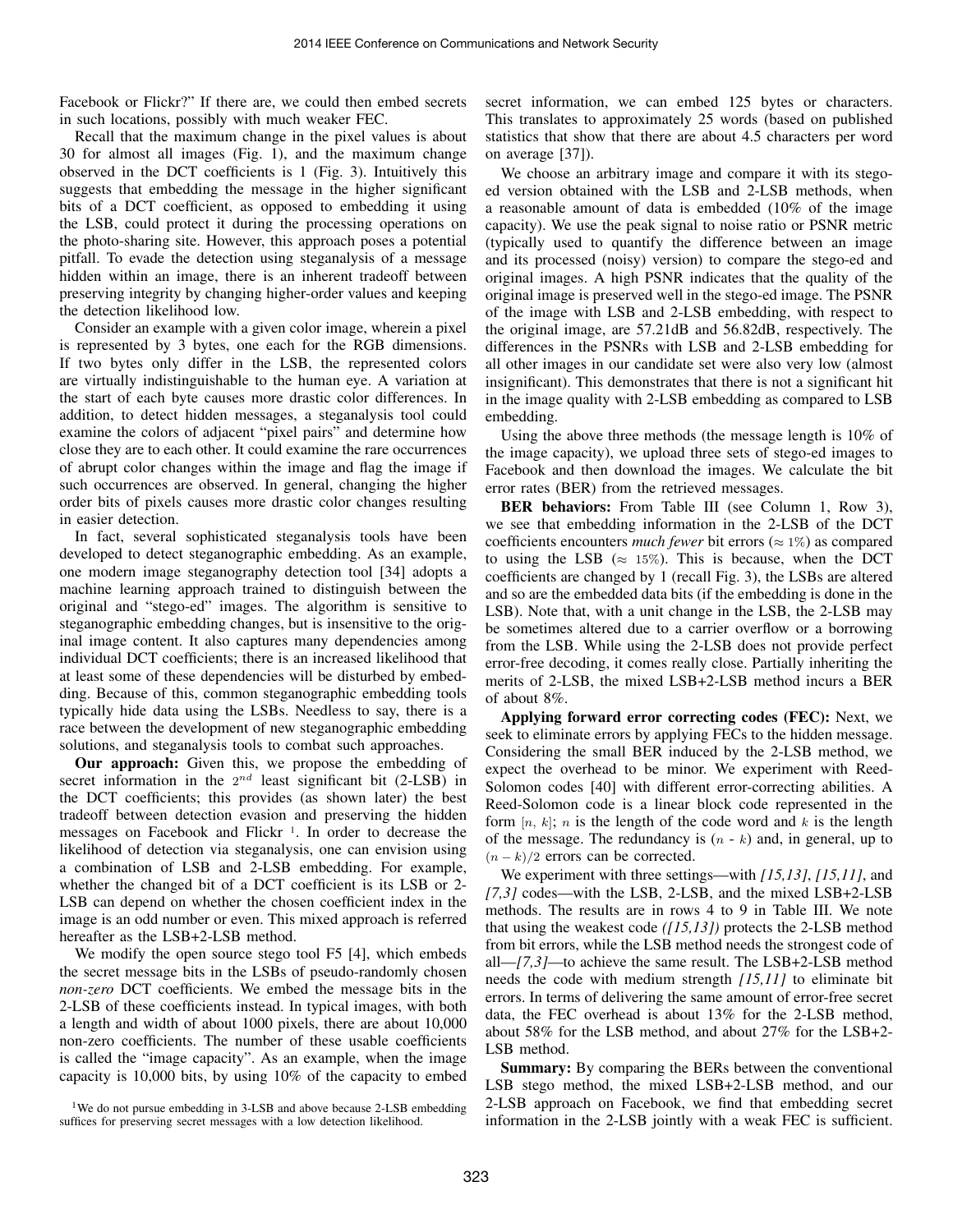It outperforms the LSB and LSB+2-LSB methods in terms of FEC overhead for a given message length.

### A. Evaluation with steganalysis

Next, we use state-of-the-art steganalysis techniques to evaluate the likelihood of detection with our 2-LSB and LSB+2- LSB approaches. We compare this with the detection likelihood in cases where traditional steganography tools, which embed information in the LSBs of the DCT coefficients, are used. Our goal here is to show that our approaches do not significantly increase the detection likelihood when the same message capacity is delivered.

Steganalysis techniques in use: Steganalysis seeks to detect the presence of embedded data in an image (it does not attempt to extract the embedded message itself). To date, the most advanced steganalysis methods do supervised classification using machine learning tools like SVM or ensemble classifiers [33]. We use the ensemble classifier from [33], implemented in Matlab [3] along with the 548-dimensional CC-PEV features  $[7]$  <sup>2</sup>. As to commercial steganalysis products, Steganography Analyzer Artifact Scanner (StegAlyzerAS) developed by Steganography Analysis and Research Center (SARC) [14] is probably the best available steganalysis software in the market today. We use a limited time trial version with full functionality from their site.

Methodology: When using the ensemble classifier, we use a training set of 100 (each) normal and stego-ed images, respectively. The stego-ed images are produced by the traditional F5 tool which uses (i) the LSB method, (ii) our modified 2- LSB method, and (iii) the mixed LSB+2-LSB method. An equal number from both sources are considered. For both the normal and stego-ed images, we uploaded and then downloaded the images from Facebook.

Next, we apply the trained steganalysis tool on a test data set consisting of 100 different normal and stego-ed images (each). The false alarms on normal images contribute to the computed false positive rate, and missed detections on stego-ed images contribute to the computed false negative rates. When using StegAlyzerAS, we simply scan the folders containing normal and stego-ed images. We experiment on different sets of stegoed images with embedded message lengths that consume 10%– 50% of the image capacity. The embedded messages include the secret data augmented by error correcting codes. The FECs are *[7,3]* for LSB, *[15,13]* for 2-LSB and *[15,11]* for LSB+2-LSB methods, respectively. These FECs are chosen to ensure that the same BER (zero) is achieved with the three schemes. The DCT coefficients to be modified are pseudo-randomly chosen, and spread out evenly in the image.

*Detection accuracy* is defined to be the fraction of images that are successfully flagged by the steganalysis tools in use from among all the stego-ed images. We use terms detection accuracy and detection likelihood interchangeably.

Results and interpretation: Tables IV and V present the detection accuracy on stego-ed images produced by the academic and commercial tools we use. From Table IV, we see that the ensemble classifier can detect more stego-ed images constructed with the 2-LSB method than with the LSB method; however, the difference is insignificant. The detection rates with the mixed

| Capacity used | ,,, |      |      | O 4  |      |
|---------------|-----|------|------|------|------|
| LSB           |     | 0.62 | 0.75 | 0.87 | (0() |
| $LSB+2-LSB$   |     | 0.66 | 0.81 | 0.92 | (1)  |
| 2-LSB         |     | 0.66 | 0.81 | 0.94 | .00  |

| <b>TABLE IV</b>                                                                                   |  |
|---------------------------------------------------------------------------------------------------|--|
|                                                                                                   |  |
| $\frac{1}{2}$ . The state of the state of the strategy of the state of the state of $\frac{1}{2}$ |  |

| DETECTION RATE OF ENSEMBLE CLASSIFIER (FALSE POSITIVE RATE 0.24) |  |  |  |
|------------------------------------------------------------------|--|--|--|
|                                                                  |  |  |  |

| Capacity used |      |  |      | 0.4             |  |  |
|---------------|------|--|------|-----------------|--|--|
| LSB           | 0.69 |  | 0.83 | 00 <sup>°</sup> |  |  |
| $LSB +2-LSB$  | 0.66 |  | 0.80 | 0.94            |  |  |
| 2-LSB         |      |  |      |                 |  |  |
| IARLE         |      |  |      |                 |  |  |

DETECTION RATE OF STEGALYZERAS (FALSE POSITIVE RATE 0.20)

LSB+2-LSB method are higher than those with the LSB method, but lower than those with the 2-LSB method. This is to be expected since the mixed method distributes the changes over the LSBs and the 2-LSBs in images.

Thus, in typical regimes of interest (when the used image capacity is 10% or so), steganalysis on the images created with all methods exhibits very similar detection rates. As we aggressively embed more data into the images, the detection likelihood increases with all methods.

Surprisingly, the commercial tool StegAlyzerAS correctly categorizes a larger number of stego-ed images with the LSB method than with the 2-LSB method (see Table V). This is probably because the ensemble classifier uses machine learning while StegAlyzerAS relies on known stego signatures and identifiable patterns of specific steganography tools.

*Most importantly, from columns 4 and 5 in Table III, we see that when delivering the same amount of secret data,the 2-LSB approach with a weak FEC (2LSB+FEC* [15,13]*) is less likely to be detected by* both *steganalysis tools than the traditional LSB approach with a strong FEC (LSB+FEC* [7,3]*) or the mixed LSB+2-LSB approach with a medium strength FEC (LSB+2- LSB+FEC* [15,11]*).* While embedding secrets in the 2-LSB can increase detection likelihood, so can increased redundancy; the latter results in a higher number of changes to an image to deliver the same amount of secret data. We observe here that, due to the reduction in the level of redundancy needed, the 2- LSB scheme can in fact out-perform the traditional embedding method and the mixed LSB+2-LSB method when used on photosharing sites. In fact, due to the low redundancy required by 2-LSB, the detection likelihood with StegAlyzerAS when using this approach is practically identical with and without FEC.

Finally, we observe that the two steganalysis tools have a falsenegative rate of 40–50% in cases where only 10% of the image capacity is used for secret embedding. Furthermore, as seen in Tables IV and V, the false positive rates are also fairly high ( $\approx$ 20%); given the millions of images uploaded on to Facebook and Flickr daily, the number of false positives will far outweigh the number of images correctly detected to have secret content. The detection accuracy will be even lower if lesser image capacity (say 5%) is used for secret embedding. Thus, if users take care to not embed secret information in the majority of the photographs that they upload, this suggests that the likelihood of detection is very low.

Summary: In summary, 2-LSB embedding decreases the observed BER in secret messages hidden in images uploaded to Facebook. While embedding in a higher order bit inherently increases the likelihood of detection with steganalysis, the reduced BER with 2-LSB decreases the level of redundancy required

 ${}^{2}CC-PEV$  was first proposed in [36] and its analysis is based on the use of an extensive set of DCT coefficients and other features.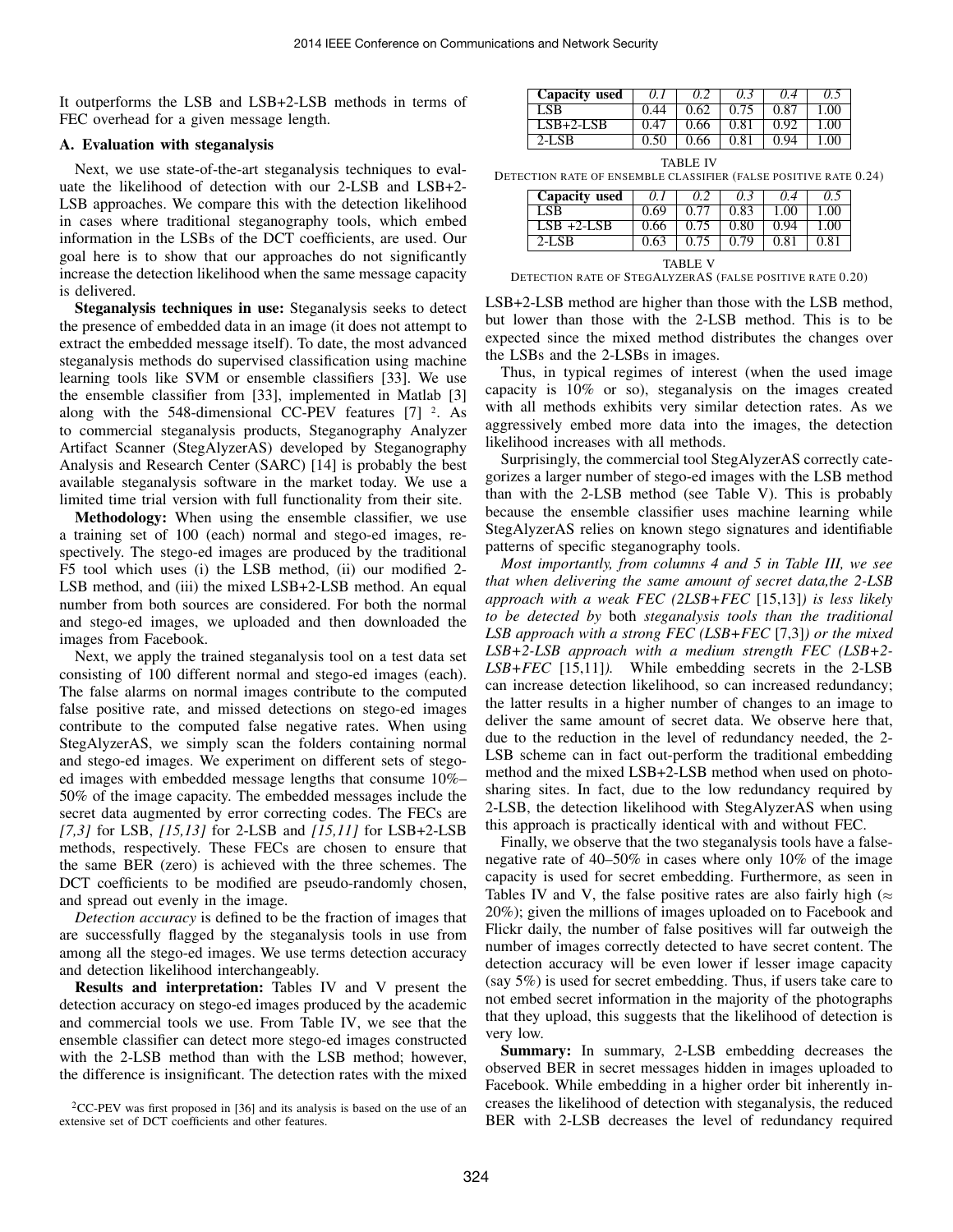as compared to that required with LSB or mixed LSB+2-LSB embedding; this in turn decreases the likelihood of detection via steganalysis. Finally, the state-of-the art steganalysis tools only offer 40%–50% likelihood of detection in the common case wherein 10% of the image capacity is used for steganographic embedding; moreover, the false positive rates are about 20%. This suggests that 2-LSB embedding is a practical method for embedding secret content on images uploaded onto Facebook. We have done several experiments on Flickr that show similar results showcasing the efficacy of 2-LSB embedding.

# V. Enabling Private Communication

Besides enabling successful secret message recovery, there is another fundamental requirement with regards to reliable private communications: the secret messages must *not* be recoverable by any party other than the legitimate recipients. Towards fulfilling this, we use encryption in conjunction with steganography for the pre-processing of the secret messages to avoid the exposure of the secret. Encrypting secret messages requires the establishment of secret keys between the communicating entities. In prior work, the existence of an out-of-band channel is assumed [19], via which such keys are established. However, in cases where censor authorities have pervasive access to information, the availability of such an out-of-band channel may be difficult (e.g., email, voice calls and Internet-based communication may be monitored). In this section, we first describe the censor's capabilities as part of our threat model; we then propose an approach for bootstrapping the private communication without any out-of-band channel, i.e., the covert channel is established by uploading images to exchange keys. Subsequently, we discuss the security properties provided by our approach.

# A. Threat model

*Censor abilities:* A censor's characteristics depend on factors like motivation, resource and time in different contexts. The capabilities of a government-sponsored censor are influenced by the laws and policies. The threat model we present is similar to that in [19] and is one that we believe is able to capture the current capabilities of a censor. Nevertheless, censorship is an arms race; thus, as the censor's capabilities become more advanced and sophisticated, efforts towards evading censorship will also need to evolve in response.

We assume that the censor by default allows OSN access to users, but can: a) monitor all network traffic, b) can inspect all publicly available content on the OSN, and c) can access privately shared content on the OSN (e.g., via subpoenas). We believe that this assumption reflects the current state of censor behaviors. If the censor blocks users from accessing a particular OSN, users can communicate covertly on a different unblocked OSN. Even if the censor is capable of altering OSN content, it will be hard for it to determine what content to modify, since it cannot reliably detect steganographic embedding in images. Given this, we assume that the integrity of uploaded content is preserved and is not manipulated by the censor; the only cause of integrity loss is the processing on images done by the OSN for orthogonal reasons (e.g., to save storage and bandwidth). We assume that the OSN has no incentive to modify its image processing with the sole aim of disrupting potential use of steganography. Beyond these basic assumptions, the specific capabilities of a censor depend on the effort it expends in capturing and analyzing OSN content. We assume that the censor's abilities in doing so will ultimately be constrained by cost (given the scale of OSN content). In other words, we expect that it will be infeasible for a censor to analyze all uploaded images on OSNs.

We also assume that the censor has unlimited access to any steganalysis tool that is available and may develop its own tool targeting specific steganographic schemes, including our 2- LSB method. Note that we have shown in Section IV that a steganalysis technique trained to detect 2-LSB based embedding could have higher detection accuracy than common tools, but the increase is not significant.

*Users and OSN accounts:* We assume the users are who they claim to be; Alice's account indeed belongs to Alice and not to some malicious third party posing as Alice. Protection against fake accounts is beyond the scope of this paper.

Finally, we assume that users do not post large volumes of secret content i.e., they do not embed messages in a majority of the images that they upload; this is unlikely in practice and in turn would make their data susceptible to batched or pooled steganalysis. Limits on the extents of secret embedding without being vulnerable to steganalysis is discussed in [32].

# B. Covert channel to circumvent the censor

Next, we seek to build a covert channel which can be used by users to send/receive secret messages such that a censor can neither determine the existence of such messages nor intercept their content. To achieve this goal, we use cryptography in conjunction with our proposed 2-LSB steganographic scheme to embed secret messages in images uploaded to OSNs. As shown in Section IV, the stego-ed images using our 2-LSB scheme are detected only with low probability by the state of the art steganalysis tools; this offers users a certain level of deniability in the face of a censor's accusations. Encryption of the secret messages ensures that no one, except those who have the requisite key, can read the content. The communicating entities need to establish the secret keys before exchanging the secret. In what follows, we propose a protocol for bootstrapping the private communication with an in-band channel (i.e., via the images posted on OSNs).

# C. Bootstrapping the covert channel

In order to establish covert communication channels via photo sharing sites, we propose that a user first embed her public key (using steganography) in her profile photograph (without loss of generality, we assume an OSN such as Facebook for this discussion). By uploading new profile photos, the public key can be changed.

Now, let us consider a scenario wherein users Alice and Bob are friends on Facebook and have embedded their public keys on their profile pictures. Alice and Bob also install our common bootstrapping software. Now let us assume that Bob wishes to initiate the establishment of a covert channel with Alice. In what follows, we first describe the protocol in brief and then describe the steps in greater detail.

**Protocol overview:** Given that *Alice's* public key may or may not be embedded in her profile photo, and Alice may or may not realize Bob's intent to build the covert channel, a handshake is necessary here. Consequently, our key establishment is an interactive procedure. First, Bob will need to alert Alice of his intent to communicate. Alice will need to send a response to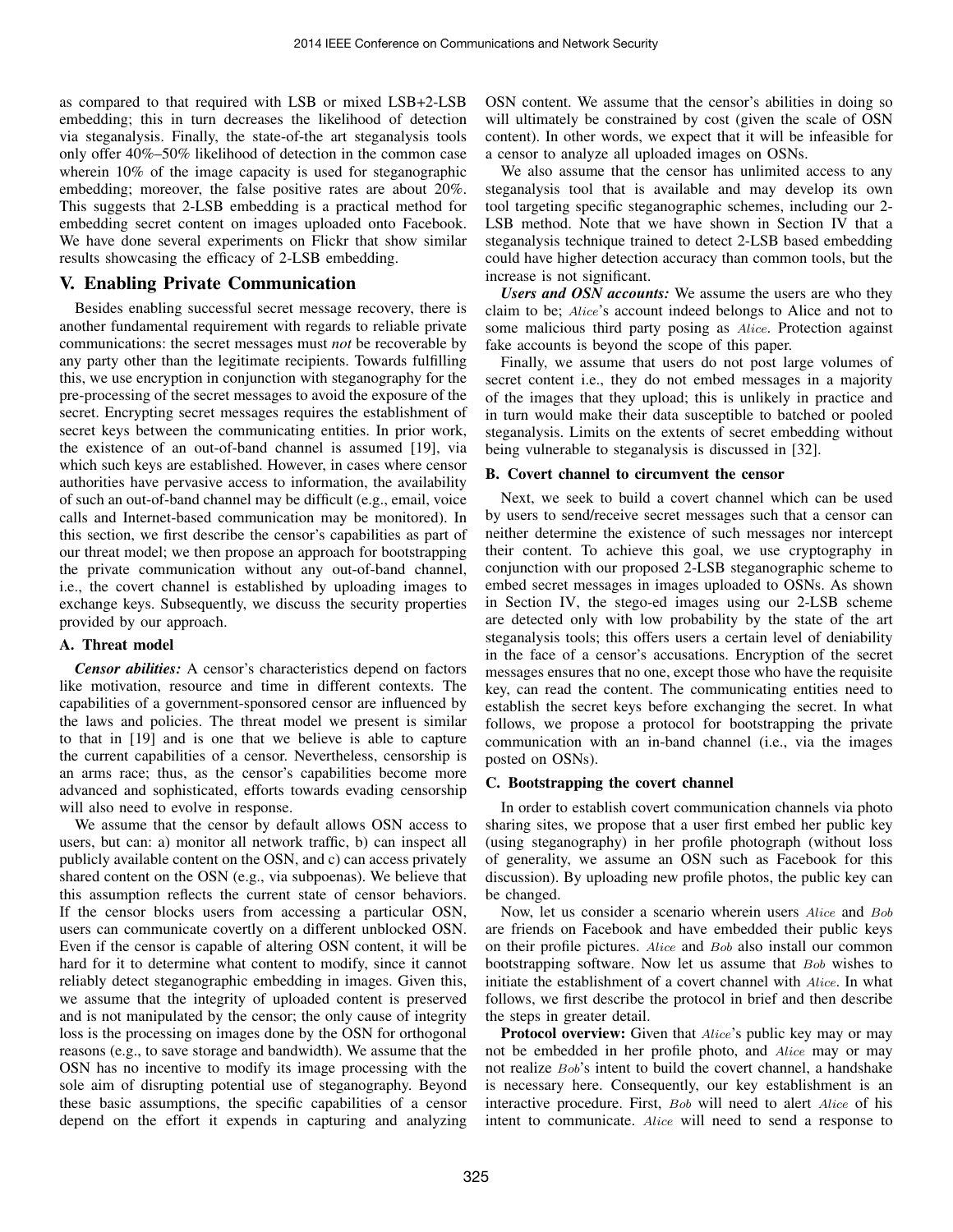let Bob know that she received his message. A session key for future communication can be exchanged at this time as well. Bob will need to send another confirmation to let Alice know that the session key is agreed upon. All of these communications are carried out covertly by embedding messages in uploaded images. Once established, a secret conversation can last as long as needed.

Protocol details: The bootstrapping phase consists of the following steps.

- 1. First, the software on Bob's device fetches Alice's profile photo and extracts the first  $L_k$  2-LSB bits from the DCT coefficients, where  $L_k$  corresponds to the length of the key (the length is configured in the software). At this point, Bob does not know if what he has is Alice's public key or is simply some arbitrary string, since Alice may not have embedded a public key in her photo. The string of length  $L_k$  that is extracted is called  $K_A^{pu}$ .
- 2. *Bob* next encrypts a signal ("request") with  $K_A^{pu}$  and embeds it in an uploaded image. The request also contains metadata that indicates the length of the message (the 2-LSB bits it consumes), and a nonce.
- 3. If  $K_A^{pu}$  is a random string, and not Alice's public key as assumed, Alice does not respond to Bob's request. If Alice has indeed embedded her public key in her profile photo, she may extract the hidden message (depending on when she views the image). At this point, she uses her private key  $K_A^{pr}$  to decrypt the request in  $Bob$ 's image, thereby learning of Bob's intent to communicate.
- 4. If *Alice* trusts *Bob* (e.g., that he is not a user controlled by the censor), Alice then retrieves Bob's profile photo and obtains his public key  $K_B^{pu}$ . Note that, since Bob sent her a request, at this moment, Alice knows for certain that Bob has included a valid key  $(K_B^{pu})$  in his profile image and that she has not extracted a random string.
- 5. Alice then creates a signal ("ack"), attaches a symmetric key  $k_s$  and the nonce associated with  $Bob's$  request. She encrypts this content with  $K_B^{pu}$ . The (secret) encrypted message is then embedded in an uploaded image.
- 6. Bob extracts the encrypted message from Alice's image, decrypts it using his private key  $K_B^{pr}$ , checks whether the message is an ack, verifies the nonce, and extracts  $k_s$ . Note that a decryption failure at this stage indicates that Alice did not respond to his request, and that this step together with step 5 is necessary for Bob to confirm that Alice received his message and is aware of his intention of establishing the secret key.
- 7. Bob then encrypts a new signal (" $ack2"$ ") with  $k_s$  and embeds this in a new image, which he then uploads.
- 8. Alice extracts the secret from Bob's image, decrypts the message using  $k_s$ , and obtains the signal "ack2". At this point, Alice has validated that Bob has the secret key  $k_s$ , and thus, the covert channel is established.

At the end of these steps, all the secret messages exchanged between Alice and Bob are encrypted with  $k_s$ .  $k_s$  can also be used as the seed to generate the pseudo-random series of DCT coefficients chosen to carry the secret message. For instance, the sequence of DCT coefficients that are changed, can be generated by a pseudo-random number generator that uses a concatenation of  $k_s$  and the photo ID as the seed. This ensures that the DCT coefficient sequence changed differs across photos; one can expect this to lower the detection probability.

**Key selection:** Recall that *Alice's* public key  $K_A^{pu}$  is embedded in her profile photo. For some cryptographic schemes, the public key is only divisible by large primes (small prime numbers such as 2, 3 or 5 are not factors of the key). This may allow Bob, or even an adversary, to *suspect* that a public key is embedded in a profile photograph. However, with many state of the art cryptographic techniques (such as Elliptic Curve Cryptography (ECC) [2]), the keys are divisible by small prime numbers and thus, this problem does not arise. Nevertheless, as identified in prior work [26], one should avoid using bad public keys generated by key generation implementations that do not use sufficient randomness.

### D. Security properties

A *Man-in-the-middle (MIM) attack* could occur during a key exchange, wherein an eavesdropper, say Chloe, somehow intercepts the communication between Alice and Bob. Chloe could send her own public key and mislead Bob into believing that he has *Alice's* public key (and similarly deceive *Alice* into believing she has Bob's public key). However, since we assume that photosharing sites preserve the integrity of uploaded content, the censor can launch a MIM attack only in one of two ways: (i) it can compromise a user's account and replace the user's profile photo, or (ii) it can intercept a user's network traffic when the user is uploading/downloading photos from the photo-sharing site and modify photos on the fly. Preventing compromises of user accounts is beyond the scope of this paper. On the other hand, users can prevent the second type of MIM attack by using HTTPS to upload/download content to/from the photo-sharing sites. In fact, Facebook, Twitter, and Google+ use HTTPS by default. When users use HTTPS, the censor will have to subvert users' lookup of SSL certificates in order to perform a MIM attack. Again, making HTTPS resilient to such attacks is beyond the scope of this paper.

*Detection of the existence of embedded key:* As discussed earlier, steganalysis tools are far from perfect. As seen in Tables IV and V, the likelihood of false positives and detection misses are high. In fact, if only 10% of the image capacity is used for embedding secret information, our study suggests that the tools yield a detection miss rate of about 50%. This, combined with the high false positive rate, makes steganalysis difficult, if not impossible, if encrypted content is hidden.

*Forward and backward secrecy:* Since the key  $(k<sub>s</sub>)$  is perconversation rather than per-user (i.e., a fresh key is established for each conversation), our protocol ensures that undesired users (and censors) are unable to uncover any additional information from past or future conversations with  $k_s$ . In contrast, consider a Diffie Hellman-style key exchange, where every user includes her public key component in her profile photo, and either party can derive a shared key without any interactions. In this case, the shared key between a pair of users would be fixed across all of their conversations, hence putting their past and future communications at risk if the shared key is leaked. Also note that any user A's public and private keys  $(K_A^{pu}$  and  $K_A^{pr})$  can be updated periodically by changing A's profile photo. This will limit the effectiveness of a brute force attack in discovering A's private key  $(K_A^{pr})$ .

*Access and sharing patterns.* For step 3 to work reliably, Alice needs to check for the request signal in a sizeable fraction of